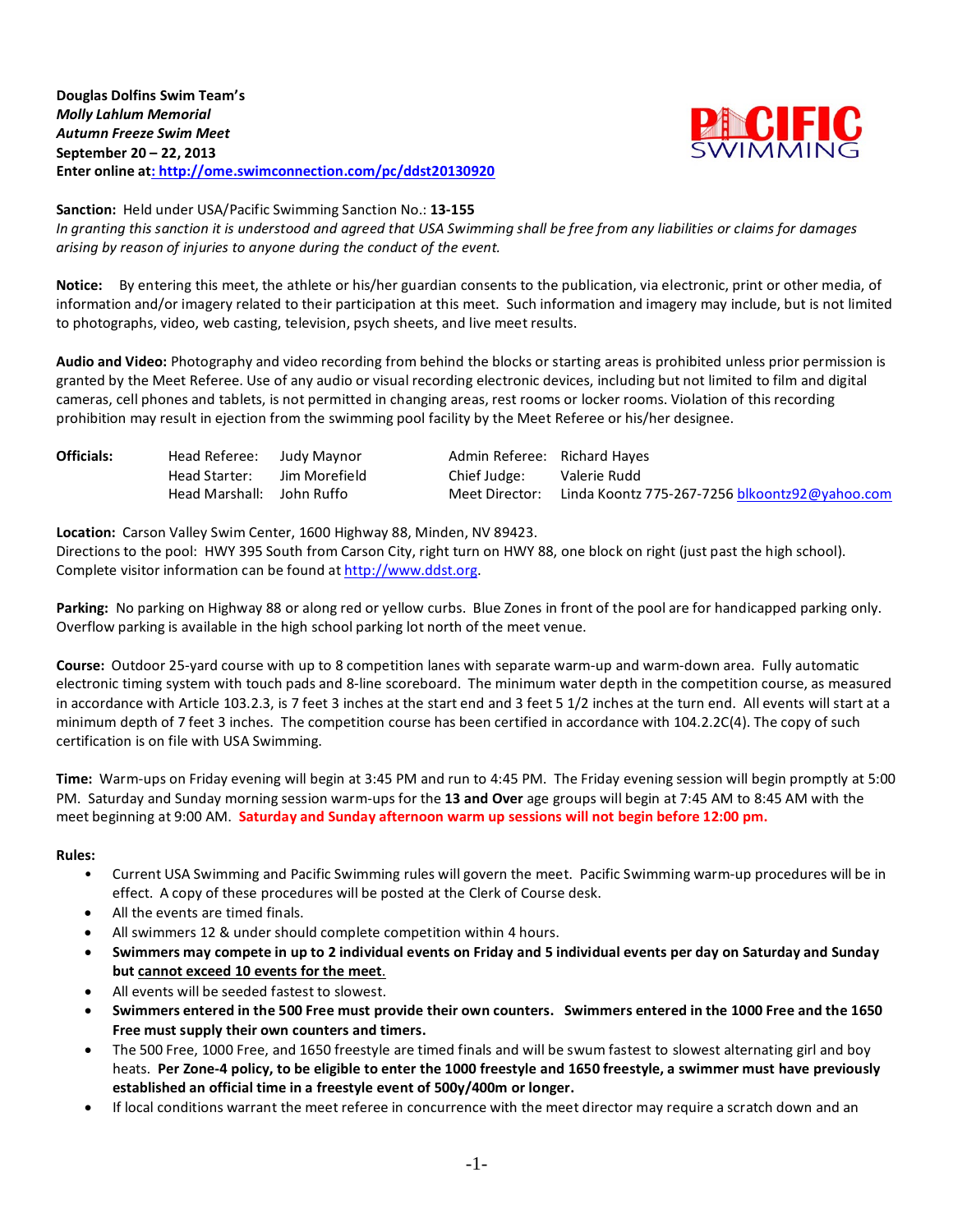immediate cash refund will be made.

• **All coaches and deck officials must wear their USA-S membership cards in a visible manner at all times while on deck.** All coaches are required to sign in and present their 2013 registration card before coaching swimmers at the meet. Except for coaches accompanying athletes participating under the provisions of 202.6 or USA Swimming's "open border" policy, all persons acting in any coaching capacity must show proof of current USA Swimming coach membership.

**Unaccompanied Swimmers:** Any USA-S athlete-member competing at the meet must be accompanied by a USA Swimming member-coach for the purposes of athlete supervision during warm-up, competition and warm-down. If a coach-member of the athlete's USA-S Club does not attend the meet to serve in said supervisory capacity, it is the responsibility of the swimmer or the swimmer's legal guardian to arrange for supervision by a USA Swimming member-coach. The Meet Director or Meet Referee may assist the swimmer in making arrangements for such supervision; however, it is recommended that such arrangements be made in advance of the meet by the athlete's USA-S Club Member-Coach. The swimmer must be certified by a USA Swimming Member-Coach as being proficient in performing a racing start or must start the race in the water. It is the responsibility of the swimmer or the swimmer's legal guardian to ensure compliance with this requirement.

# **Restrictions**:

- Smoking and the use of tobacco products is prohibited on the pool deck, in the locker room, in any of the spectator areas and in all areas used by swimmers during the meet and warm-up periods.
- Glass containers, propane heaters, and sale and use of alcoholic beverages are prohibited in all areas of the meet venue which includes the pool deck, locker rooms, spectator seating, standing areas, and in all areas used by the swimmers during the meet and during warm up periods.
- All shelters must be properly secured or may be removed by meet management.
- **NO ANIMALS ARE ALLOWED ON THE PREMISES.**
- Except where venue facilities require otherwise, changing into or out of swimsuits other than in locker rooms or other designated areas is not appropriate and is strongly discouraged.

## **Eligibility:**

- Swimmers must be current members of USA-S and enter their name and registration number on the meet entry card as they are shown on their Registration Card. If this is not done, it may be difficult to match the swimmer with the registration and times database. The meet host must check all swimmer registrations against the SWIMS database and if not found to be registered, the Meet Director shall accept the registration at the meet (a \$10 surcharge will be added to the regular registration fee).
- Duplicate registrations will be refunded by mail.
- This meet is open to qualified members of USA-S.
- Swimmers 19 years of age and older may swim with the oldest age group of an event, but may not receive awards or score points.
- **Disabled swimmers are welcome to attend this meet and should contact the Meet Director or Meet Referee regarding special accommodations or entry times and seeding per Pacific Swimming Policy.**

**ENTRIES:** Entries must be submitted using the swimmer's best short-course yards time for each event. All entry times must be submitted in yards. "No Time" entries WILL be accepted (exception: see Distance eligibility rules). NO LATE ENTRIES WILL BE ACCEPTED. NO DECK ENTRIES OR ENTRY CHANGES WILL BE ALLOWED. NO REFUNDS will be given except in the case of a mandatory scratch-down.

**Option 1: Online Meet Entries:** Enter at: **http://**ome.swimconnection.com/pc/ddst20130920 **by 11:59pm Wednesday, September 11th, 2013** to receive immediate confirmation of acceptance. Online entry requires payment by credit card using our secure site. The cost of using Online Meet Entries is \$1 per swimmer plus 5% of the total entry fees. Please note that the processing fee is a separate fee from the entry fees. Online meet entry fees are paid to Swim Connection LLC. Fees collected by the use of this system are completely voluntary. Online Meet Entry is in no way required or expected of a swimmer by Pacific Swimming.

**Option 2: Surface Mail Entries:** Entries must be on attached Consolidated Entry Card. Entry cards must be completely filled out. Entries should be postmarked no later than Monday, September 9, 2013 and mailed to: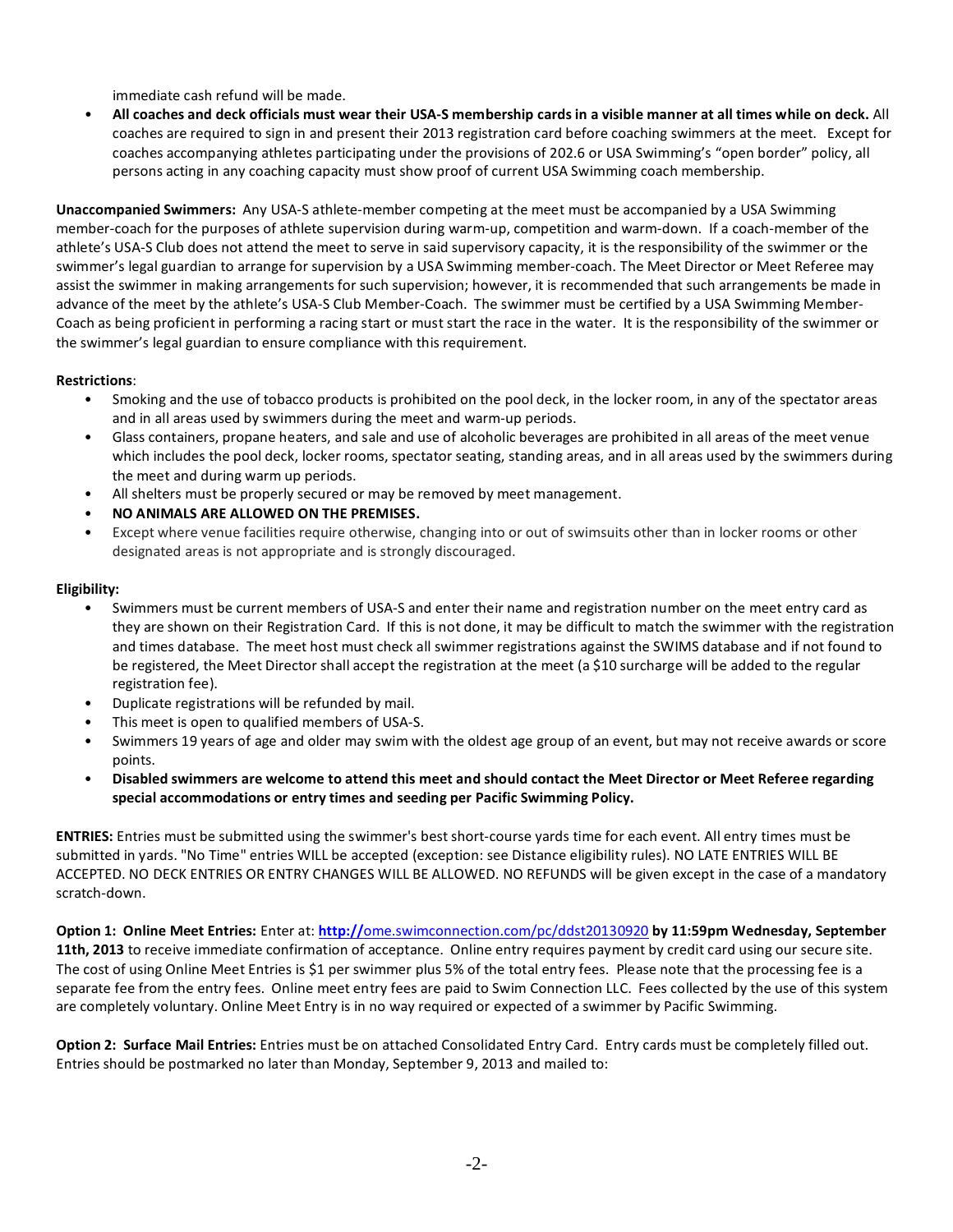# Douglas Dolfins Swim Team Attention: Meet Entries Chair PO Box 44 Minden, NV 89423

Or hand delivered to the DDST entry box at the Carson Valley Swim Center by 5:00 PM, Wednesday, September 11th, 2013. If sent express mail or FedEx **\*indicate no signature required for delivery\*** Entries will not be signed for.

**Entry Fee:** \$2.75 per event plus a \$9.00 swimmer participation fee per swimmer to help cover meet expenses. **Make checks payable to: Douglas Dolfins Swim Team or DDST**

**Check-in:** The meet will be deck seeded. Swimmers must check in at the Clerk of Course. Close of Check-in for the first 2 events each day shall be 30 minutes before the start of the session. No event shall be closed more than 30 minutes prior to the estimated start of the session. **Swimmers who do not check in for an event may not compete in the event.**

**Scratches**: Any swimmer not reporting for or competing in an individual timed final event shall not be penalized. Swimmers who must withdraw from an event after it is seeded are requested to inform the referee immediately.

**Admission:** Free. A three-day program will be available for purchase.

**Awards:** Awards will be given for Age Group High Point & Runner Up (6 & Under, 7-8, 9-10, 11-12, 13-14, 15-16, 17-18). Ribbons for  $1<sup>st</sup> - 8<sup>th</sup>$  place will be awarded in each event as follows: 6&Under, 7-8, 9-10, 11-12, 13-14, 15-16, 17-18

**Scoring:** Age group events will be scored for 1<sup>st</sup> through 8<sup>th</sup> place as follows: 9,7,6,5,4,3,2,1

**Hospitality:** Limited hospitality will be offered to officials, coaches and timers.

**Snack Bar:** There will be a well-stocked snack bar for food service.

**Minimum Officials:** All available USA Swimming members certified officials are welcomed and encourages to work this meet. As the number of certified officials allows, interested parents/trainees are also welcome to shadow working officials for education and/or mentoring. Participating clubs are requested to provide at least the following number of certified and carded officials for each session:

| Club swimmers entered in session | Trained and carded officials required |
|----------------------------------|---------------------------------------|
| $1 - 10$                         |                                       |
| 11-25                            |                                       |
| 26-50                            |                                       |
| 51-75                            |                                       |
| 76-100                           |                                       |
| 101 or more                      |                                       |

**Event Summary:**

|          | 8-Under       | $9 - 10$      | $11 - 12$       | $13-Up$         |
|----------|---------------|---------------|-----------------|-----------------|
| Friday   |               | 200 IM        | 400 IM          | 400 IM          |
|          |               | 500 Free      | 1000 Free       | 1650 Free       |
|          | 100 IM        | 200 Free      | 200 Free        | 200 Free        |
|          | 50 Back       | 50 Back       | 100 IM          | 100 Back        |
|          | 25 Breast     | 100 Breast    | 100 Back        | 200 Breast      |
| Saturday | <b>50 Fly</b> | <b>50 Fly</b> | 50 Breast       | 100 Fly         |
|          | 25 Free       | 100 Free      | <b>100 Fly</b>  | 50 Free         |
|          |               |               | <b>500 Free</b> | <b>500 Free</b> |
|          | 100 Free      | 100 IM        | 200 IM          | 200 IM          |
|          | 25 Back       | 100 Back      | 50 Back         | 200 Back        |
| Sunday   | 25 Fly        | 50 Breast     | 100 Breast      | 100 Free        |
|          | 50 Breast     | 100 Fly       | <b>50 Fly</b>   | 200 Fly         |
|          | 50 Free       | 50 Free       | 100 Free        | 100 Breast      |
|          |               |               | 50 Free         | 1000 Free       |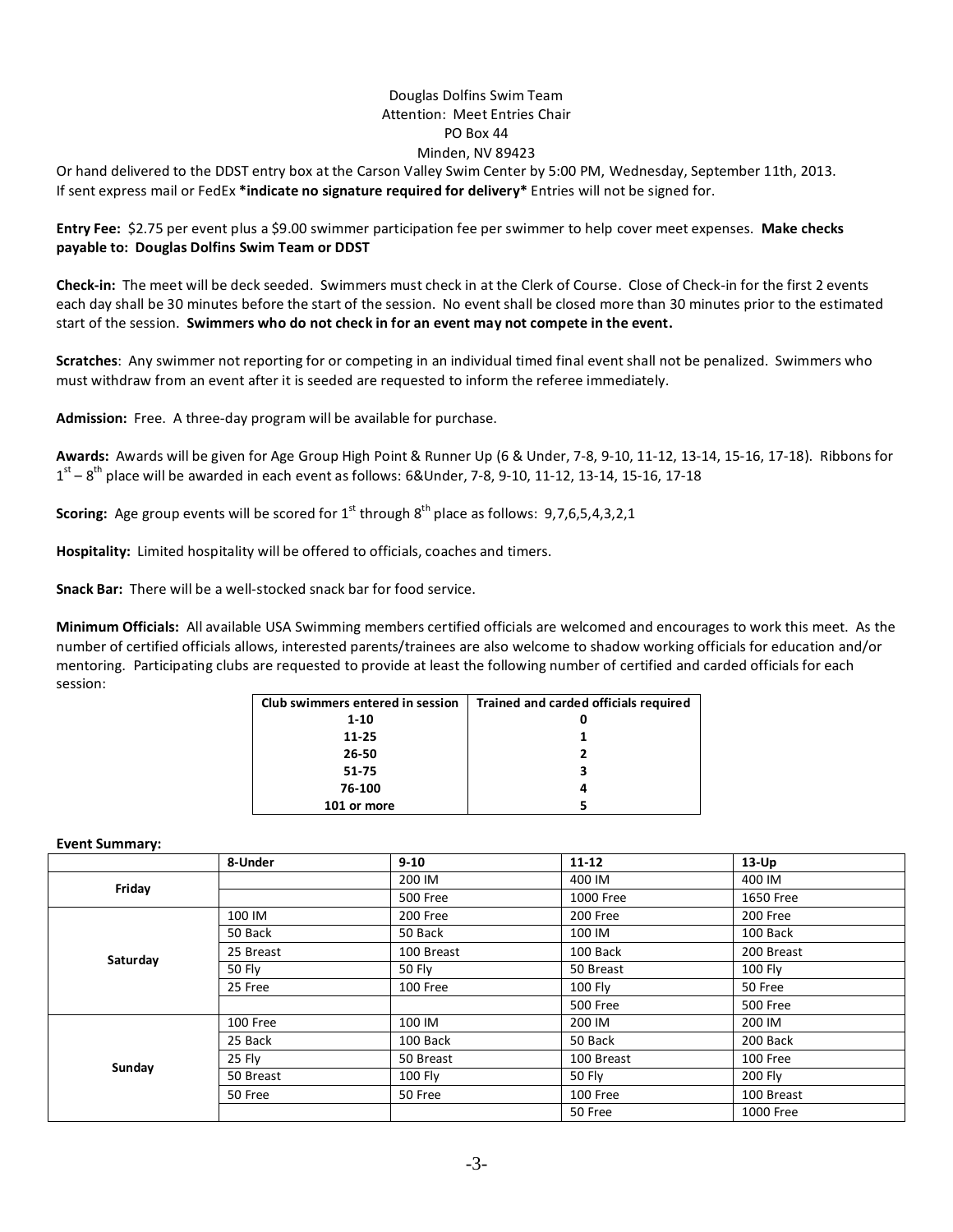## **Schedule of Events**

| G                          | в  | <b>Age Group</b> | Event           |
|----------------------------|----|------------------|-----------------|
| Friday, September 20, 2013 |    |                  |                 |
| 1                          | 2  | $9 - 10$         | 200 IM          |
| 3                          | 4  | 11 & Over        | 400 IM          |
| 5                          | 6  | $9 - 10$         | <b>500 Free</b> |
|                            | 8  | $11 - 12$        | 1000 Free***    |
| 9                          | 10 | 13 & Over        | 1650 Free***    |
|                            |    |                  |                 |

**\*\*\*Per Zone-4 policy, to be eligible to enter the 1000 freestyle and 1650 freestyle, a swimmer must have previously established an official time in a freestyle event of 500y/400m or longer.**

#### **Saturday, September 21, 2013**

**Morning session - 13 & Over Swimmers**

| 11 | 12 | $13 - 14$ | 200 Free   |
|----|----|-----------|------------|
| 13 | 14 | 15 & Over | 200 Free   |
| 15 | 16 | $13 - 14$ | 100 Back   |
| 17 | 18 | 15 & Over | 100 Back   |
| 19 | 20 | $13 - 14$ | 200 Breast |
| 21 | 22 | 15 & Over | 200 Breast |
| 23 | 24 | $13 - 14$ | 100 Fly    |
| 25 | 26 | 15 & Over | 100 Fly    |
| 27 | 28 | $13 - 14$ | 50 Free    |
| 29 | 30 | 15 & Over | 50 Free    |
| 31 | 32 | $13-up$   | 500 Free   |
|    |    |           |            |

#### **Afternoon Session - 12 &-Under Swimmers**

| 33 | 34 | $11 - 12$ | 200 Free        |
|----|----|-----------|-----------------|
| 35 | 36 | $9 - 10$  | 200 Free        |
| 37 | 38 | 8 & Under | 100 IM          |
| 39 | 40 | $11 - 12$ | 100 IM          |
| 41 | 42 | $9 - 10$  | 50 Back         |
| 43 | 44 | 8 & Under | 50 Back         |
| 45 | 46 | $11 - 12$ | 100 Back        |
| 47 | 48 | $9 - 10$  | 100 Breast      |
| 49 | 50 | 8 & Under | 25 Breast       |
| 51 | 52 | 11-12     | 50 Breast       |
| 53 | 54 | $9 - 10$  | 50 Fly          |
| 55 | 56 | 8 & Under | 50 Fly          |
| 57 | 58 | 11-12     | 100 Fly         |
| 59 | 60 | $9 - 10$  | 100 Free        |
| 61 | 62 | 8 & Under | 25 Free         |
| 63 | 64 | 11-12     | <b>500 Free</b> |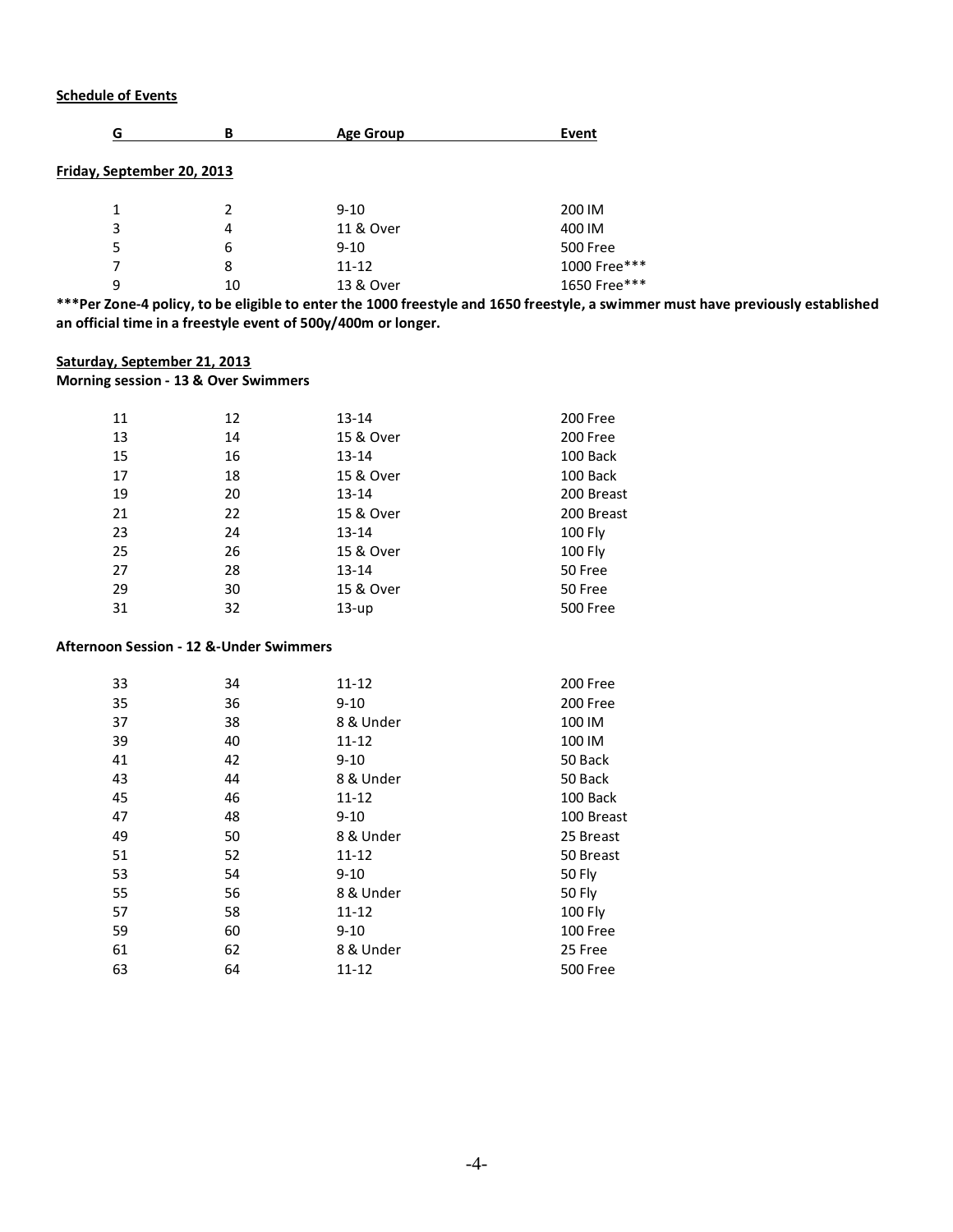## **Schedule of Events**

| G                                               | B  | <b>Age Group</b> | Event        |
|-------------------------------------------------|----|------------------|--------------|
| Sunday, September 22, 2013                      |    |                  |              |
| <b>Morning Session - 13 &amp; Over Swimmers</b> |    |                  |              |
| 65                                              | 66 | $13 - 14$        | 200 IM       |
| 67                                              | 68 | 15 & Over        | 200 IM       |
| 69                                              | 70 | $13 - 14$        | 200 Back     |
| 71                                              | 72 | 15 & Over        | 200 Back     |
| 73                                              | 74 | $13 - 14$        | 100 Free     |
| 75                                              | 76 | 15 & Over        | 100 Free     |
| 77                                              | 78 | $13 - 14$        | 200 Fly      |
| 79                                              | 80 | 15 & Over        | 200 Fly      |
| 81                                              | 82 | $13 - 14$        | 100 Breast   |
| 83                                              | 84 | 15 & Over        | 100 Breast   |
| 85                                              | 86 | 13 & Over        | 1000 Free*** |

**\*\*\*Per Zone-4 policy, to be eligible to enter the 1000 freestyle and 1650 freestyle, a swimmer must have previously established an official time in a freestyle event of 500y/400m or longer.**

## **Afternoon Session - 12 & Under Swimmers**

| 87  | 88  | $11 - 12$ | 200 IM     |
|-----|-----|-----------|------------|
| 89  | 90  | $9 - 10$  | 100 IM     |
| 91  | 92  | 8 & Under | 100 Free   |
| 93  | 94  | 11-12     | 50 Back    |
| 95  | 96  | $9 - 10$  | 100 Back   |
| 97  | 98  | 8 & Under | 25 Back    |
| 99  | 100 | $11 - 12$ | 100 Breast |
| 101 | 102 | $9 - 10$  | 50 Breast  |
| 103 | 104 | 8 & Under | 50 Breast  |
| 105 | 106 | 11-12     | 50 Fly     |
| 107 | 108 | $9 - 10$  | 100 Fly    |
| 109 | 110 | 8 & Under | 25 Fly     |
| 111 | 112 | $11 - 12$ | 100 Free   |
| 113 | 114 | $9 - 10$  | 50 Free    |
| 115 | 116 | 8 & Under | 50 Free    |
| 117 | 118 | $11 - 12$ | 50 Free    |
|     |     |           |            |